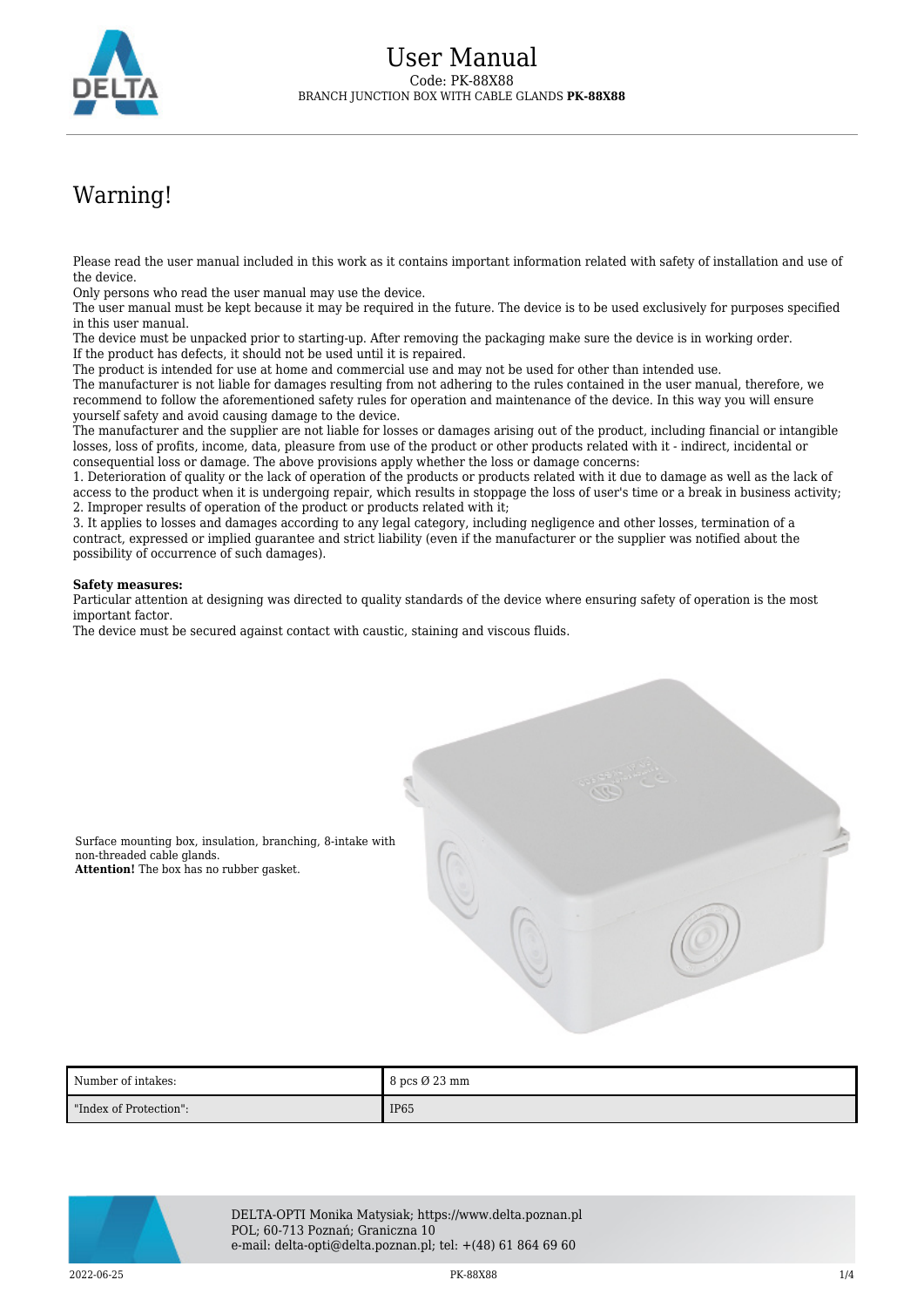

## User Manual Code: PK-88X88 BRANCH JUNCTION BOX WITH CABLE GLANDS **PK-88X88**

| Dimensions: | 88 x 88 x 48 mm |
|-------------|-----------------|
| Guarantee:  | 2 years         |

#### Internal view:



#### Rear view:



Internal view (after open the enclosure):



DELTA-OPTI Monika Matysiak; https://www.delta.poznan.pl POL; 60-713 Poznań; Graniczna 10 e-mail: delta-opti@delta.poznan.pl; tel: +(48) 61 864 69 60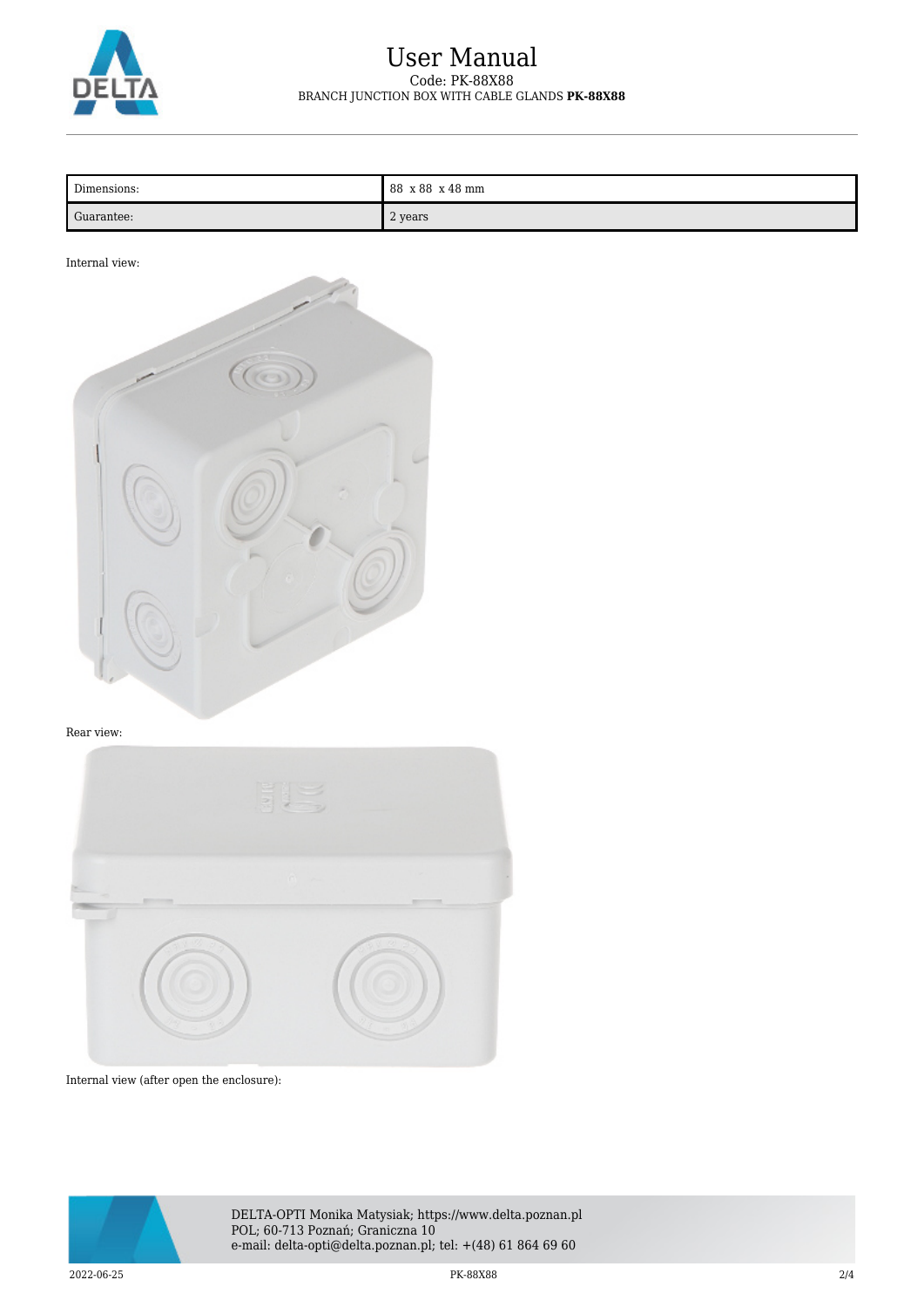

### User Manual Code: PK-88X88 BRANCH JUNCTION BOX WITH CABLE GLANDS **PK-88X88**





Dimensions:









DELTA-OPTI Monika Matysiak; https://www.delta.poznan.pl POL; 60-713 Poznań; Graniczna 10 e-mail: delta-opti@delta.poznan.pl; tel: +(48) 61 864 69 60

 $2022-06-25$  3/4